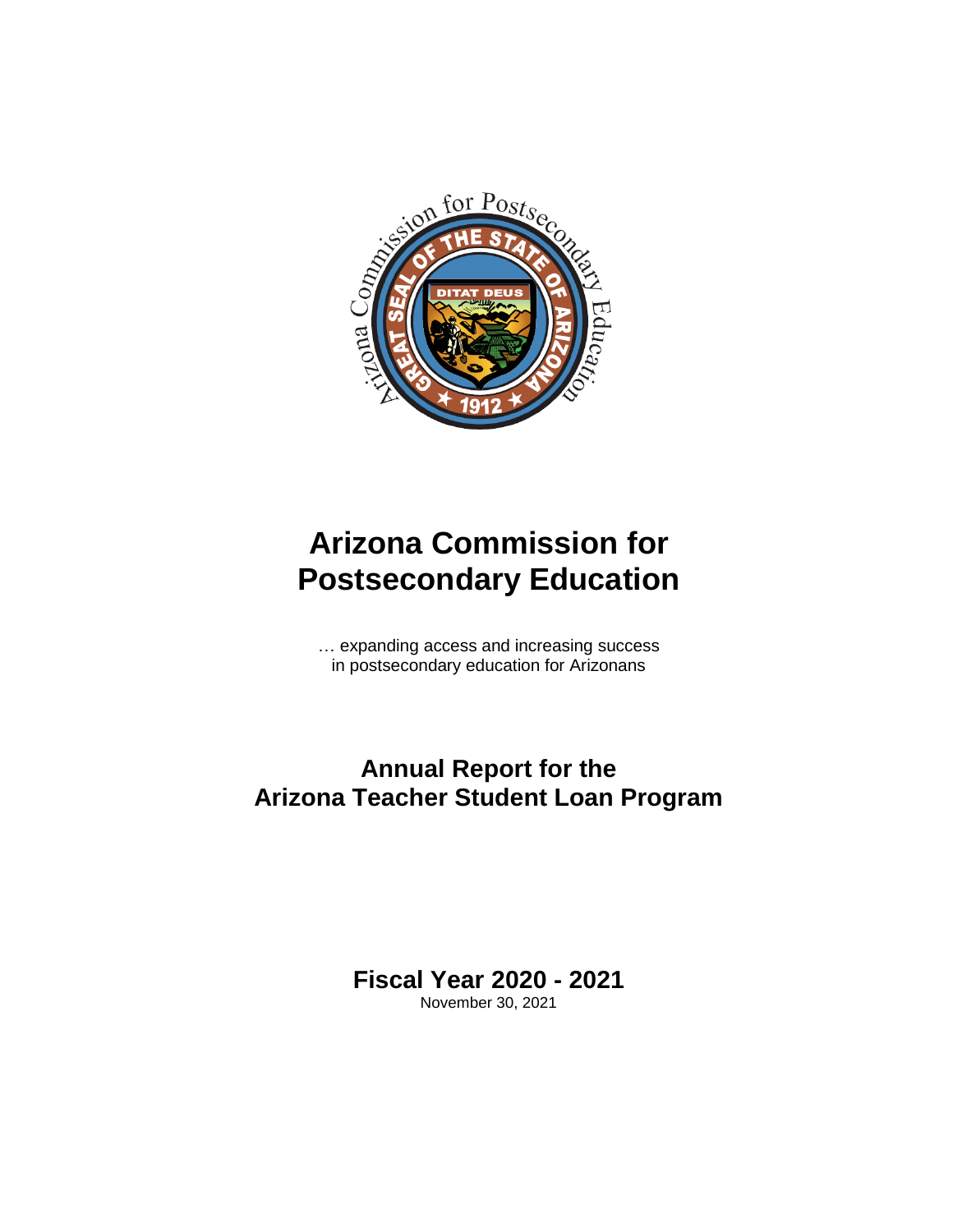## **Arizona Commission for Postsecondary Education**



1740 W. Adams, Suite 3009 Phoenix, Arizona 85007 Tel: (602) 542-7230 Email[: acpe@azhighered.gov](mailto:acpe@azhighered.gov) | Website[: https://highered.az.gov](https://highered.az.gov/)

November 30, 2021

The Honorable Doug Ducey, Governor The Honorable Katie Hobbs, Secretary of State The Honorable Karen Fann, President of the Senate The Honorable Russell Bowers, Speaker of the House of Representatives

On behalf of the Arizona Commission for Postsecondary Education (ACPE), I respectfully submit the enclosed annual report for the Arizona Teacher Student Loan Program formerly known as the Math, Science, and Special Education Teacher Loan Forgiveness Program (MSSE).

Established in the 2007 legislative session, the MSSE Program was designed to solve two problems: (1) an Arizona teacher shortage in specific areas and (2) novice teachers leaving the profession due to burdensome loan debt and modest pay. During the 2017 Fifty-Third Legislature, First Regular Session, Senate Bill 1040 made significant changes along with renaming the program to the Arizona Teacher Student Loan Program. The program changes described in the report became effective in FY 2018. Furthermore, in the 2021 Fifty-Fifth Legislature, First Regular Session, Senate Bill 1825 redefined a qualifying postsecondary institution to be inclusive of only private postsecondary educational institutions in this state. This change became effective in fiscal year 2022. In addition, Senate Bill 1825 transitions all duties, powers, and responsibilities of the Commission including the Arizona Teacher Student Loan Program to the Arizona Board of Regents effective January 1, 2022.

This report includes a description of the program, the number of applicants, the number of loan recipients, the qualifying institutions they attended, the name of the K-12 school where loan recipients are employed, and the number of good cause exceptions requested/granted.

The Arizona Teacher Student Loan Program is designed to attract quality students into teaching preparation programs who will take on the mission of service in order to repay their obligation. The report outlines the success of the program in attracting and retaining teachers in the fields most needed.

A copy of the annual report and more detailed information about the Arizona Commission for Postsecondary Education, its administrative functions, initiatives and its collaboration and partnerships are available on [https://highered.az.gov](https://highered.az.gov/) or by contacting our office at 602.542.7230.

Respectfully Submitted,

Daniel Helm, Interim Executive Director Arizona Commission for Postsecondary Education

cc: Brook White, Senate Senior Policy Advisor Brendan Foland, House Education Policy Advisor Kelsey Jahntz, House Majority Policy Advisor Alexis Pagel, JLBC Fiscal Analyst Trey Nilles, OSPB Budget Analyst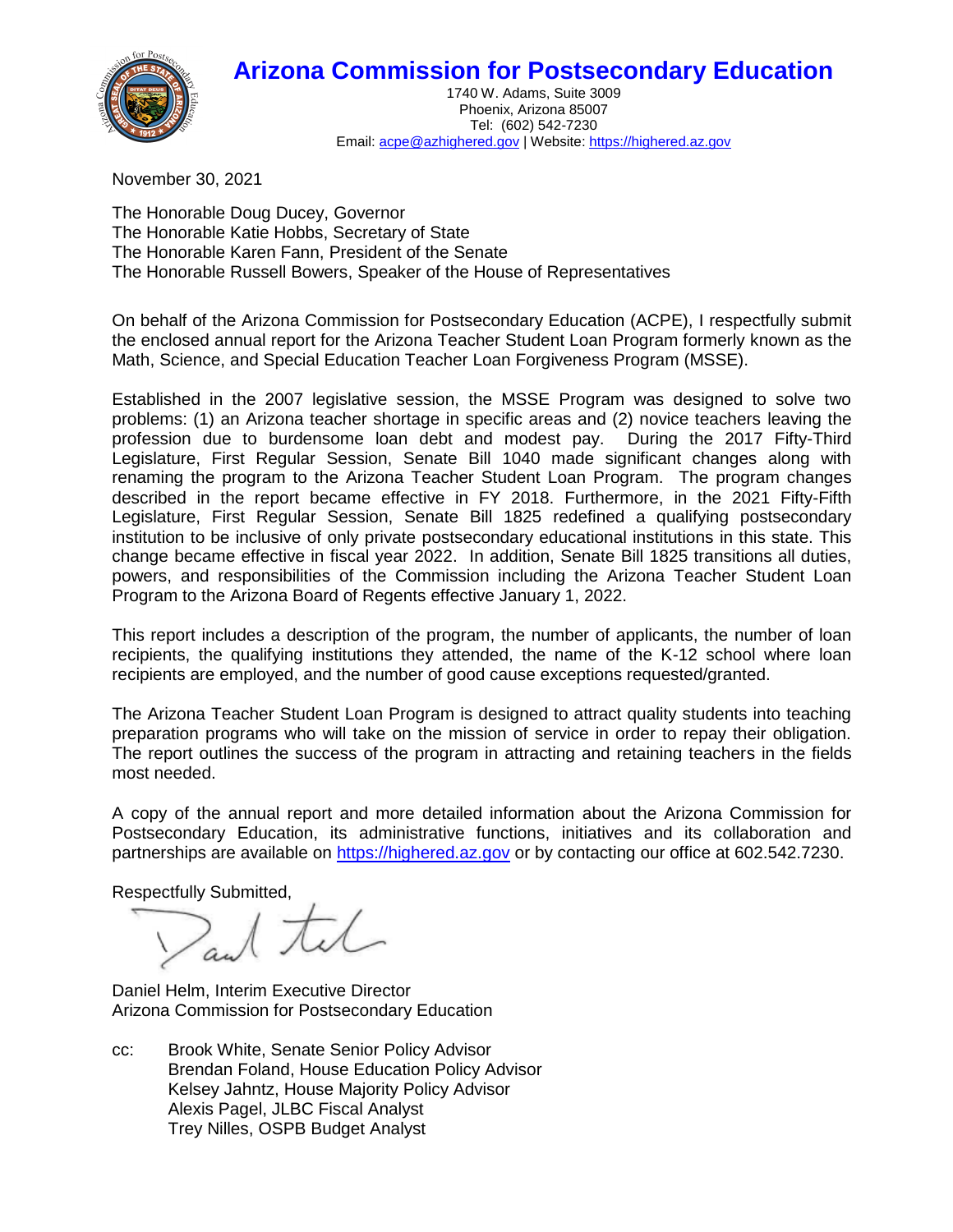#### **The Arizona Commission for Postsecondary Education (ACPE) Arizona Teacher Student Loan Program FY 2020-2021 Annual Report**

November 30, 2021 Daniel Helm, Interim Executive Director

#### **Introduction and Description of the Program**

The Math, Science, and Special Education Teacher Loan Forgiveness Program (MSSE) was created in 2007. During the 2017 Fifty-Third Legislature, First Regular Session, Senate Bill 1040 made significant changes along with renaming the program to the Arizona Teacher Student Loan Program (ATSLP). Effective FY 2018, the changes were:

- 1. Elimination of the service area of teaching in elementary schools that are located in geographic areas that are experiencing a shortage of teachers,
- 2. Inclusion of three additional service areas: low-income schools, rural schools, or schools located on an Indian reservation,
- 3. Inclusion of students who are pursuing a teaching certificate through an alternative teacher certificate program as eligible students for the forgivable loan,
- 4. Inclusion of students who have a bachelor's degree and are in an alternative teacher certification program as eligible students for the forgivable loan, and
- 5. The allocation of forty percent of the annual amount appropriated to students who agree to provide instruction in a low-income school, rural school, or a school located on an Indian reservation.

Additionally, in the 2021 Fifty-Fifth Legislature, First Regular Session, Senate Bill 1825 redefined a qualifying postsecondary institution to be inclusive of only private postsecondary educational institutions in this state. This change became effective in fiscal year 2022. In addition, this bill transitions all duties, powers, and responsibilities of the Commission including the Arizona Teacher Student Loan Program to the Arizona Board of Regents effective January 1, 2022.

During FY 2021, this student-centered, need-based forgivable loan was designed to increase the number of teachers in Arizona's public K-12 system in the following areas: math, science, special education, low-income schools, rural schools, or schools located on an Indian reservation. The forgivable loan supports and encourages Arizona resident college students to take on a mission of service in order to repay their obligation by pursuing a teaching career in identified high need areas and to remain in the State after graduation. Forgivable loans to help defray the cost of tuition, fees, and instructional materials were granted to eligible junior or senior undergraduate education majors and students enrolled in an alternative teacher certificate program offered at qualifying postsecondary education institutions in the State. Additionally, students must complete the Free Application for Federal Student Aid (FAFSA). The maximum forgivable loan is \$7,000 per academic year for up to three years. To have the loan forgiven, students must sign a promissory note each year agreeing to teach in select service areas in a public K-12 school in Arizona for the number of years they received the loan funding plus one year. The selected service areas in FY 2021 are math, science, special education, or a low-income school, rural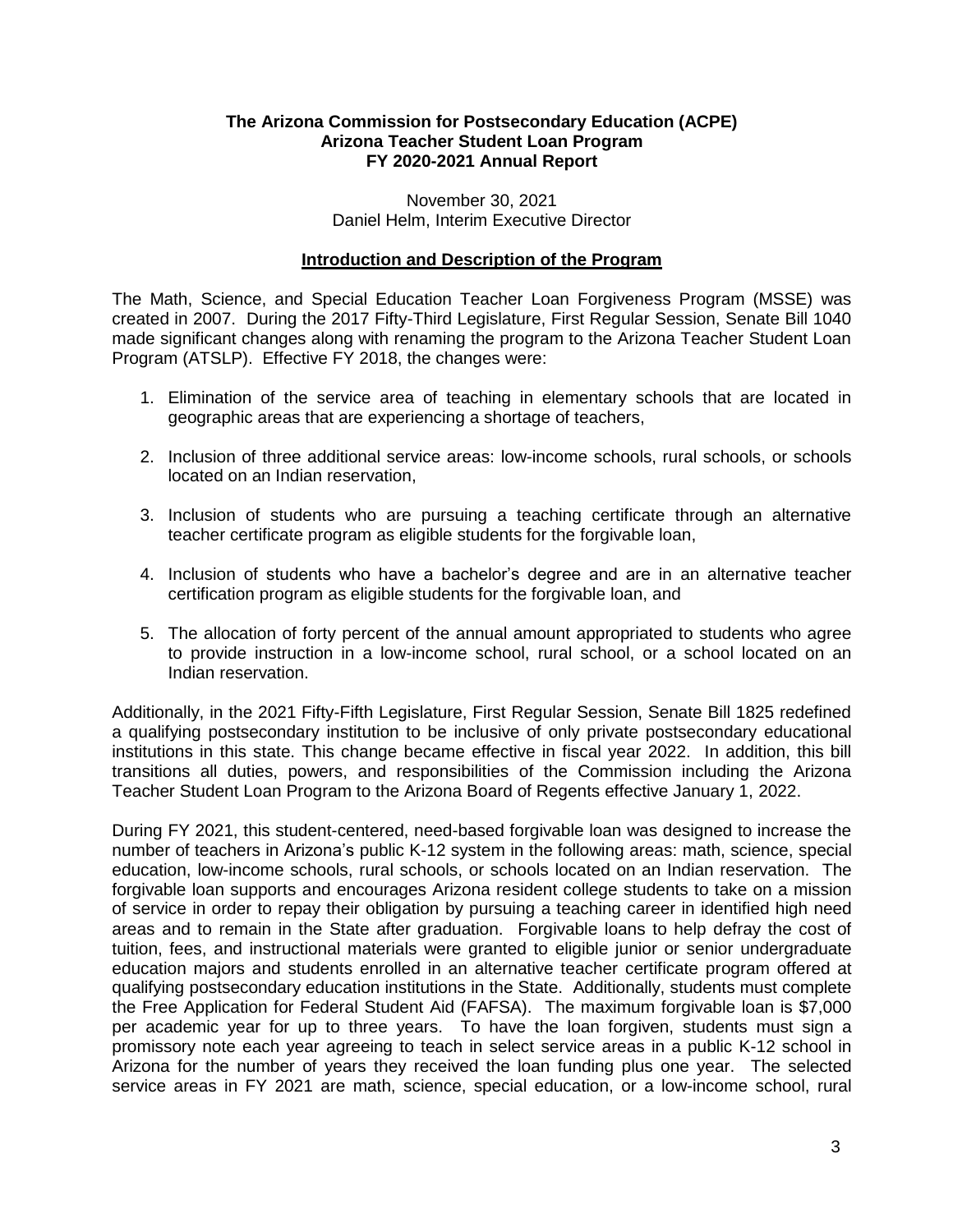school, or a school located on an Indian reservation. Students who do not meet the forgiveness criteria must repay the amount borrowed plus any interest.

#### **Who Benefited from the Forgivable Loan?**

In FY 2021 ATSLP loans were disbursed to 48 students, 34 loans to initial recipients ( $1<sup>st</sup>$  time recipients) and 14 loans to continuing recipients (prior recipients). The loan recipients attended both public and private postsecondary institutions for a total disbursement of \$250,265.19. The table below provides a student profile for those who received loans in FY 2021.

#### **ATSLP FY 2021 Student Profile**

| Total<br><b>Applicants</b> | Total<br><b>Recipients</b> | Total<br><b>Disbursement</b> | <b>Average Loan</b><br><b>Amount</b> | Average<br>Age of<br><b>Recipients</b> | <b>Initial</b><br><b>Recipients</b> | Continuing<br><b>Recipients</b> | Good<br>Cause<br><b>Exceptions</b> |
|----------------------------|----------------------------|------------------------------|--------------------------------------|----------------------------------------|-------------------------------------|---------------------------------|------------------------------------|
| 63                         | 48                         | \$250,265.19                 | \$5,214                              | 32                                     | 34                                  | 14                              | 0                                  |

The difference between the total applicants and the total recipients is comprised of fifteen applicants who did not meet program requirements.

The following pie charts represent a breakout of the institutions the 48 loan recipients attended and the areas recipients indicated that they would be teaching.



### **Recipients by Institution in FY 2021**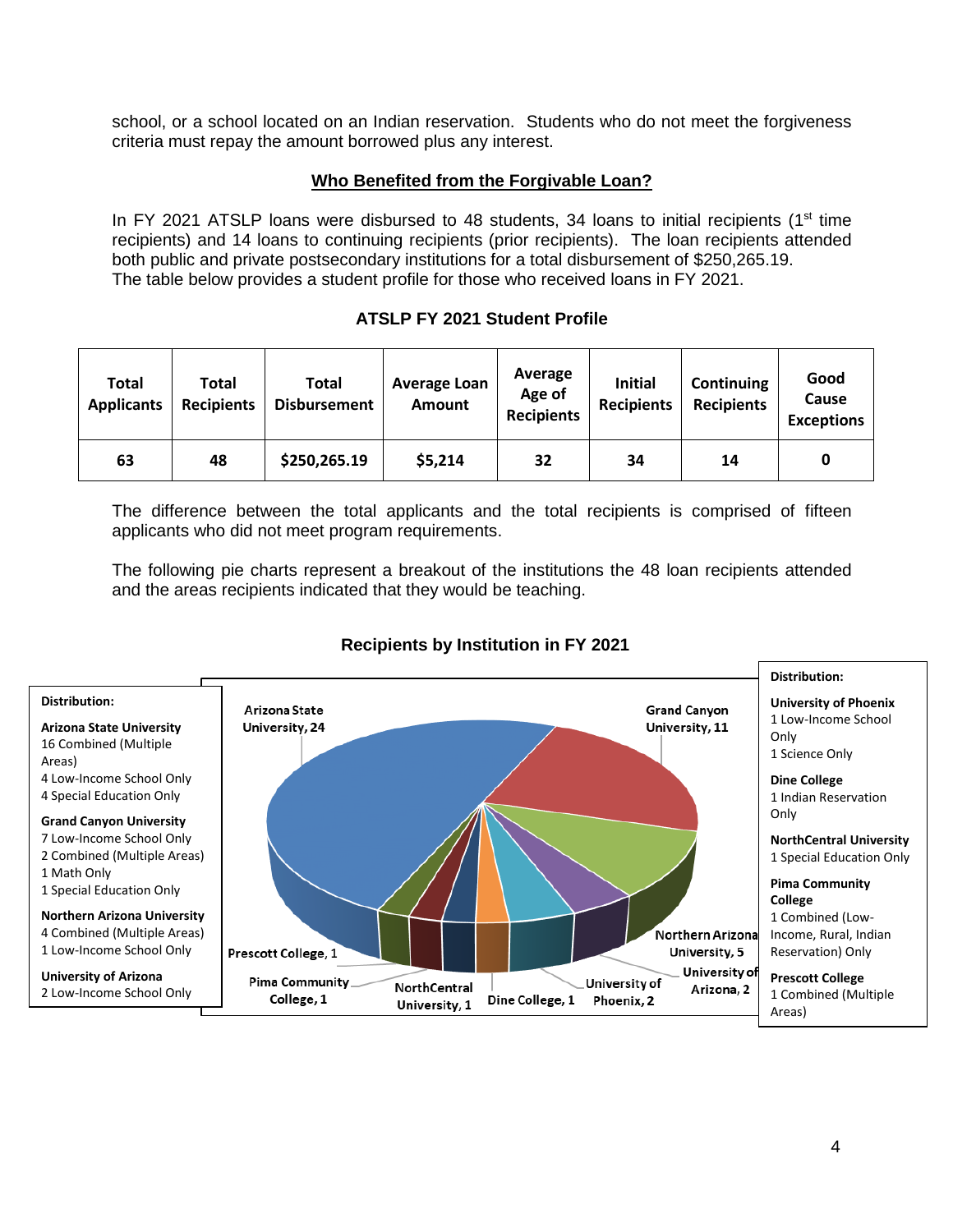

#### **Recipients by Subject/Location in FY 2021**

#### **Status of Recipients in ATSLP from Inception through FY 2021**

Tracking responsibilities are significant for ATSLP as each loan recipient is required to be tracked between seven to eleven years, depending on the number of years each student received funding. For students who enter into repayment, the relationship can increase up to 15 years. With the conclusion of FY 2021, 446 students have participated in ATSLP since its inception in 2007.



In the graphs above 273 (61.2%) loan recipients are or have been teachers. Of those 273 teachers 237 (53.1%) have had their loan forgiven, while 36 (8.1%) are still working on loan forgiveness, with the prospect of an additional 97 (21.7%) loan recipients becoming teachers.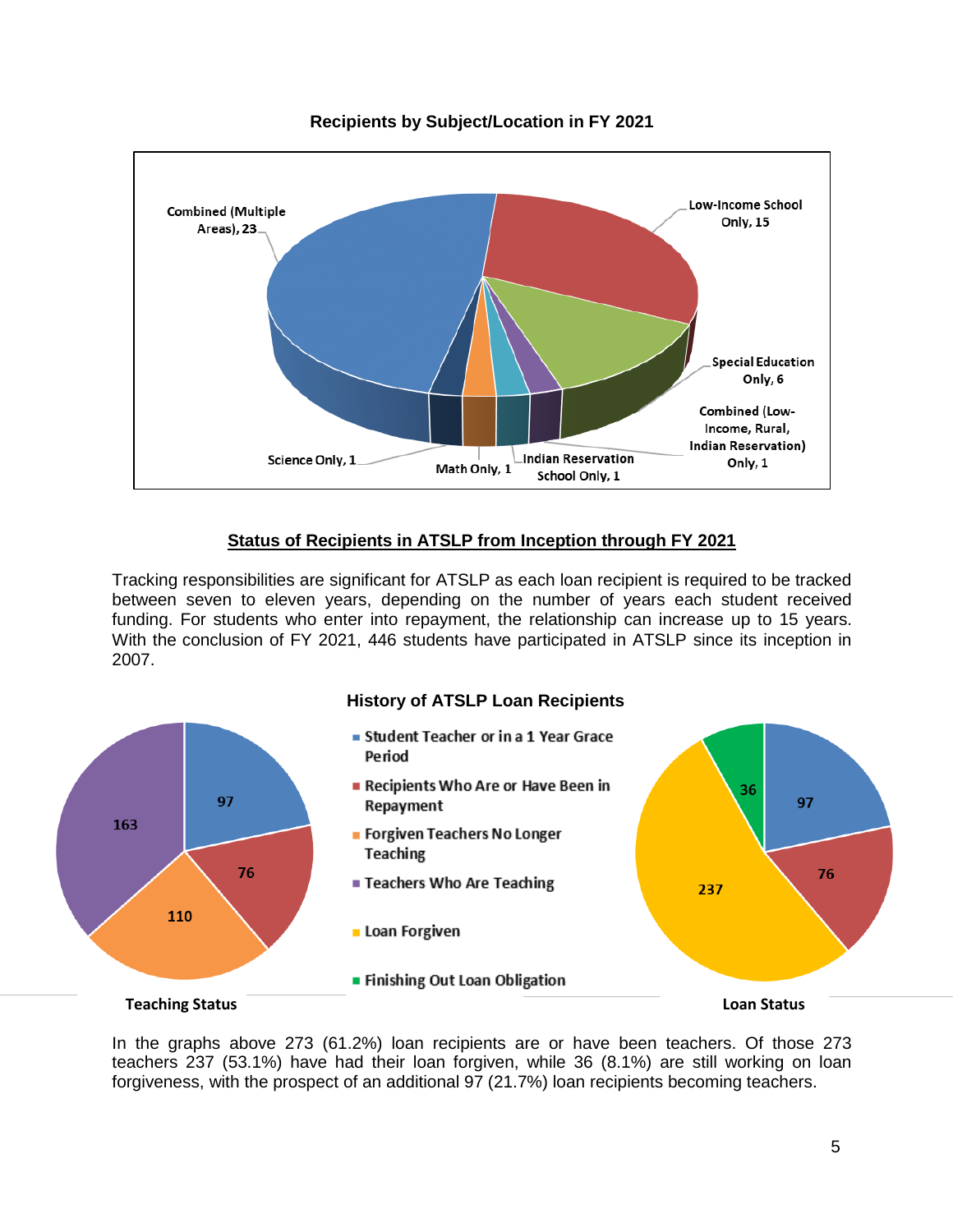In FY 2022 the collecting of the five-year teacher retention data for the 84 individuals whose loans have been forgiven through teaching will continue.

The following is a list of the public K-12 schools in Arizona at which the 36 currently teaching loan recipients are employed.

| <b>School</b>                         | <b>School City</b>  | <b>Subject Taught</b>    |  |
|---------------------------------------|---------------------|--------------------------|--|
| La Joya Community High School         | Avondale            | Low Income School        |  |
| West Point High School                | Avondale            | Science                  |  |
| <b>Buckeye Elementary School</b>      | <b>Buckeye</b>      | <b>Special Education</b> |  |
| Liberty Elementary School             | <b>Buckeye</b>      | <b>Special Education</b> |  |
| Rainbow Valley Elementary School      | <b>Buckeye</b>      | <b>Special Education</b> |  |
| Pomeroy Elementary School             | Chandler            | <b>Special Education</b> |  |
| Liberty Traditional Saddleback School | Douglas             | Low Income School        |  |
| Elfrida Elementary School             | Elfrida             | <b>Rural School</b>      |  |
| Eva Marshall Magnet Elementary School | Flagstaff           | <b>Special Education</b> |  |
| <b>STAR School</b>                    | Flagstaff           | Low Income School        |  |
| American Leadership Academy           | Gilbert             | Science                  |  |
| Perry High School                     | Gilbert             | Science                  |  |
| Deer Valley High School               | Glendale            | Science                  |  |
| Desert Sky Middle School              | Glendale            | <b>Special Education</b> |  |
| <b>Continental Elementary School</b>  | <b>Green Valley</b> | Science                  |  |
| Desert Meadows Elementary School      | Laveen              | <b>Special Education</b> |  |
| Holmes Elementary School              | Mesa                | Low Income School        |  |
| Peoria High School                    | Peoria              | <b>Special Education</b> |  |
| <b>Chaparral Elementary School</b>    | Phoenix             | <b>Special Education</b> |  |
| Esperanza Elementary School           | Phoenix             | <b>Special Education</b> |  |
| John F Kennedy Elementary School      | Phoenix             | Low Income School        |  |
| Manzanita Elementary School           | Phoenix             | Low Income School        |  |

#### **K-12 Schools where ATSLP (MSSE) Graduates Served their Teaching Obligation in FY 2021**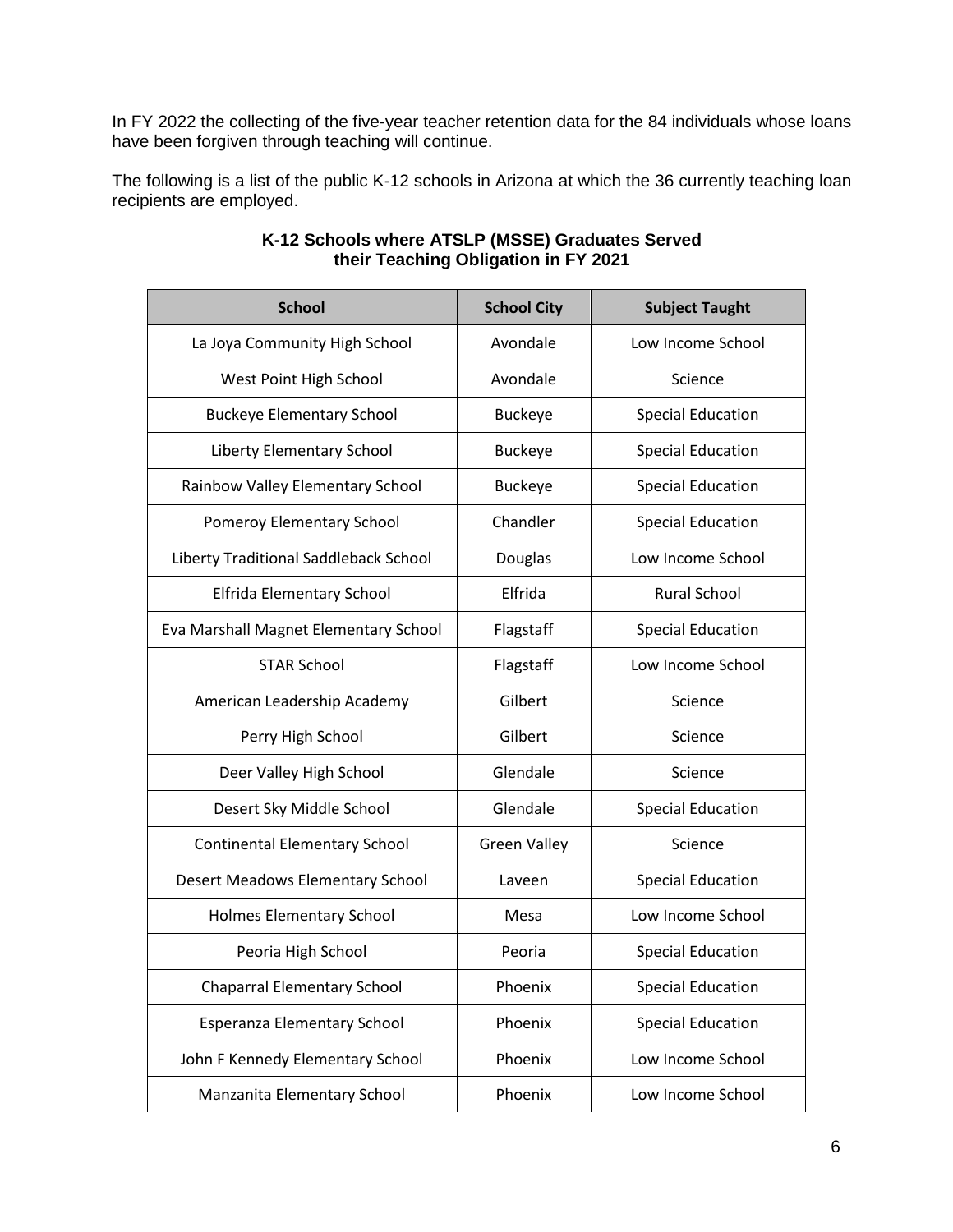| <b>School</b>                       | <b>School City</b>     | <b>Subject Taught</b>    |  |
|-------------------------------------|------------------------|--------------------------|--|
| Mirage Elementary School            | Phoenix                | <b>Special Education</b> |  |
| Paradise Valley High School         | Phoenix                | <b>Special Education</b> |  |
| Pendergast Elementary School        | Phoenix                | Math                     |  |
| William Sullivan Elementary School  | Phoenix                | Low Income School        |  |
| Coyote Springs Elementary School    | <b>Prescott Valley</b> | Low Income School        |  |
| Combs High School                   | San Tan Valley         | Math                     |  |
| Second Mesa Day School              | Second Mesa            | <b>Tribal School</b>     |  |
| Sonoran Heights Elementary School   | Surprise               | <b>Special Education</b> |  |
| <b>Curry Elementary School</b>      | Tempe                  | <b>Special Education</b> |  |
| Booth-Fickett Magnet School         | Tucson                 | Low Income School        |  |
| <b>Keeling Elementary School</b>    | Tucson                 | General                  |  |
| LM Prince Elementary School         | Tucson                 | Low Income School        |  |
| Bonnie Brennan Elementary School    | Winslow                | Low Income/Rural School  |  |
| <b>G W Carver Elementary School</b> | Yuma                   | Low Income School        |  |

### **Conclusion**

ATSLP provides an important vehicle to shape student choices and bring new teachers to the profession in order to meet Arizona's teacher shortage needs. The program is designed to contribute to the teacher pipeline by financially assisting quality students already in teaching preparation programs. Service can be accomplished in one of four ways:

- Teach in a low-income public school (sixty percent or more of the students are eligible for free or reduced price lunches),
- Teach in a rural county public school (a public school in this state that is located in a county with a population of less than three hundred thousand persons),
- Teach in an Arizona public school on an Indian reservation, or

l

Teach in the fields of Math, Science, or Special Education in a public school in Arizona.

Teacher recruitment and retention contributes significantly to school success and Arizona is struggling in this area. For example, the September 10, 2021 Human Resources Professionals in Arizona Schools Survey<sup>1</sup> data clearly defined critical issues related to teacher shortages and

<sup>1</sup> September 2021. "*Human Resources Professionals in Arizona Schools Survey*." Arizona School Personnel Administrators Association.